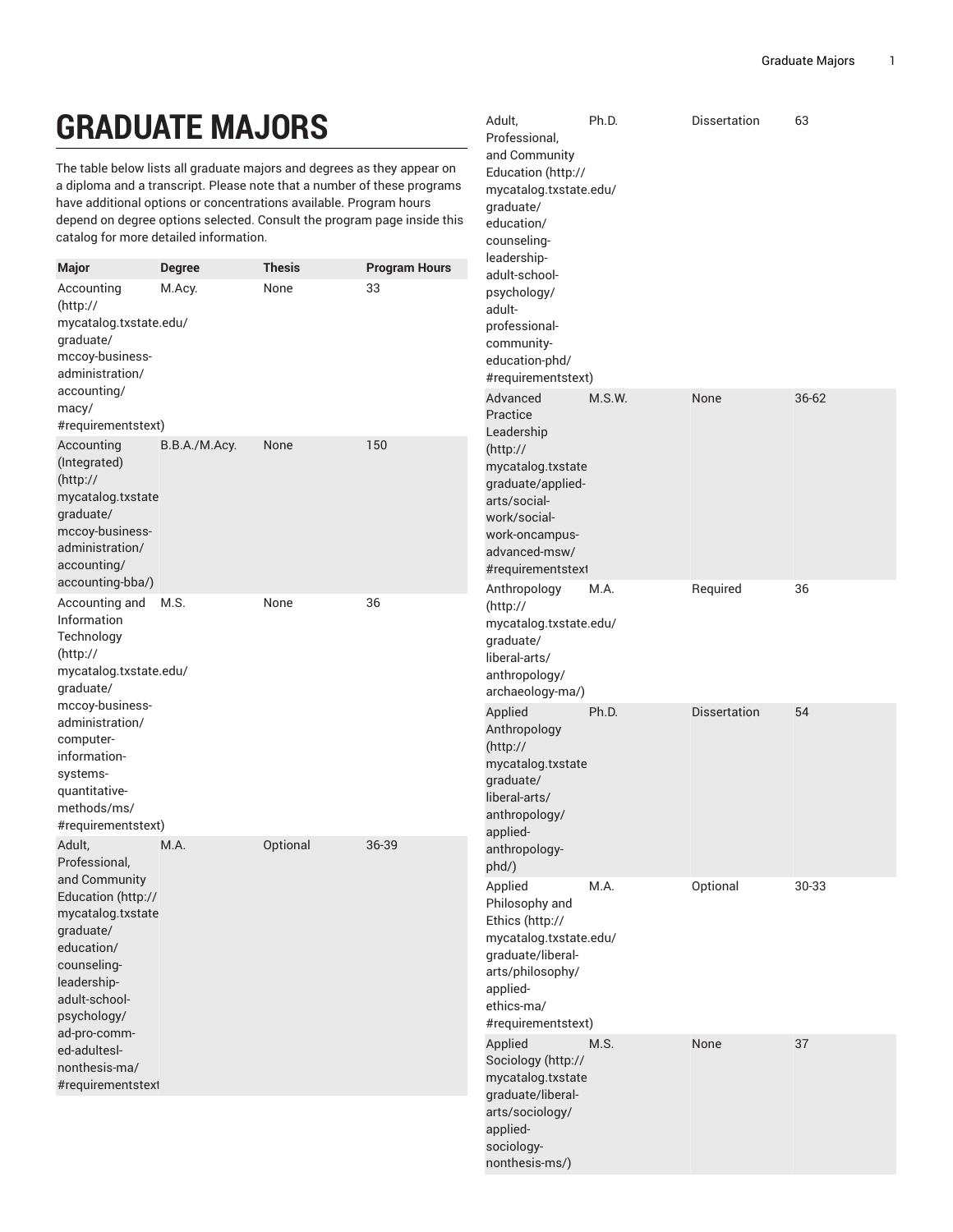| Aquatic<br>Resources<br>(http://<br>mycatalog.txstate.edu/<br>qraduate/<br>science-<br>engineering/<br>biology/aquatic-<br>resources-<br>aquaticbiology-<br>ms/<br>#requirementstext) | M.S.   | Required     | 31    | (http://<br>mycatalog.txstate.edu/<br>qraduate/<br>mccoy-business-<br>administration/<br>mba/<br>#requirementstext)<br>Chemistry<br>(http://<br>mycatalog.txstate<br>qraduate/<br>science- | M.A. | None     | 30 |
|---------------------------------------------------------------------------------------------------------------------------------------------------------------------------------------|--------|--------------|-------|--------------------------------------------------------------------------------------------------------------------------------------------------------------------------------------------|------|----------|----|
| Aquatic<br>Resources and<br>Integrative<br>Biology (http://<br>mycatalog.txstate                                                                                                      | Ph.D.  | Dissertation | 61-91 | engineering/<br>chemistry-<br>biochemistry/<br>chemistry-ma/<br>#requirementstext                                                                                                          |      |          |    |
| graduate/<br>science-<br>engineering/<br>biology/aquatic-<br>resources-phd/<br>#requirementstext                                                                                      |        |              |       | Chemistry<br>(http://<br>mycatalog.txstate.edu/<br>qraduate/<br>science-<br>engineering/                                                                                                   | M.S. | Required | 30 |
| Athletic<br>Training (http://<br>mycatalog.txstate.edu/<br>qraduate/                                                                                                                  | M.S.   |              | 55    | chemistry-<br>biochemistry/<br>chemistry-ms/<br>#requirementstext)                                                                                                                         |      |          |    |
| education/<br>health-human-<br>performance/<br>athletic-training-<br>professional-ms/)                                                                                                |        |              |       | Communication M.F.A.<br>Design (http://<br>mycatalog.txstate<br>graduate/<br>fine-arts-                                                                                                    |      | Required | 60 |
| Biochemistry<br>(http://<br>mycatalog.txstate<br>graduate/<br>science-                                                                                                                | M.S.   | Required     | 30    | communication/<br>art-design/<br>communication-<br>design-mfa/<br>#requirementstext                                                                                                        |      |          |    |
| engineering/<br>chemistry-<br>biochemistry/<br>biochemistry-ms/<br>#requirementstext                                                                                                  |        |              |       | Communication M.A.<br>Disorders (http://<br>mycatalog.txstate.edu/<br>graduate/health-<br>professions/                                                                                     |      | Required | 39 |
| Biology (http://<br>mycatalog.txstate.edu/<br>graduate/                                                                                                                               | M.A.   | Required     | 30    | communication-<br>disorders/ma/<br>#requirementstext)                                                                                                                                      |      |          |    |
| science-<br>engineering/<br>biology/<br>biology-ma/<br>#requirementstext)                                                                                                             |        |              |       | Communication M.S.C.D.<br>Disorders (http://<br>mycatalog.txstate<br>graduate/health-<br>professions/                                                                                      |      | None     | 36 |
| Biology (http://<br>mycatalog.txstate<br>graduate/<br>science-<br>engineering/<br>biology/biology-                                                                                    | M.S.   | Optional     | 30-45 | communication-<br>disorders/<br>commdisorders-<br>versatility-<br>practice-mscd/)                                                                                                          |      |          |    |
| nonthesis-<br>nominor-ms/<br>#requirementstext                                                                                                                                        |        |              |       |                                                                                                                                                                                            |      |          |    |
| <b>Business</b><br>Administration                                                                                                                                                     | M.B.A. | Optional     | 36-39 |                                                                                                                                                                                            |      |          |    |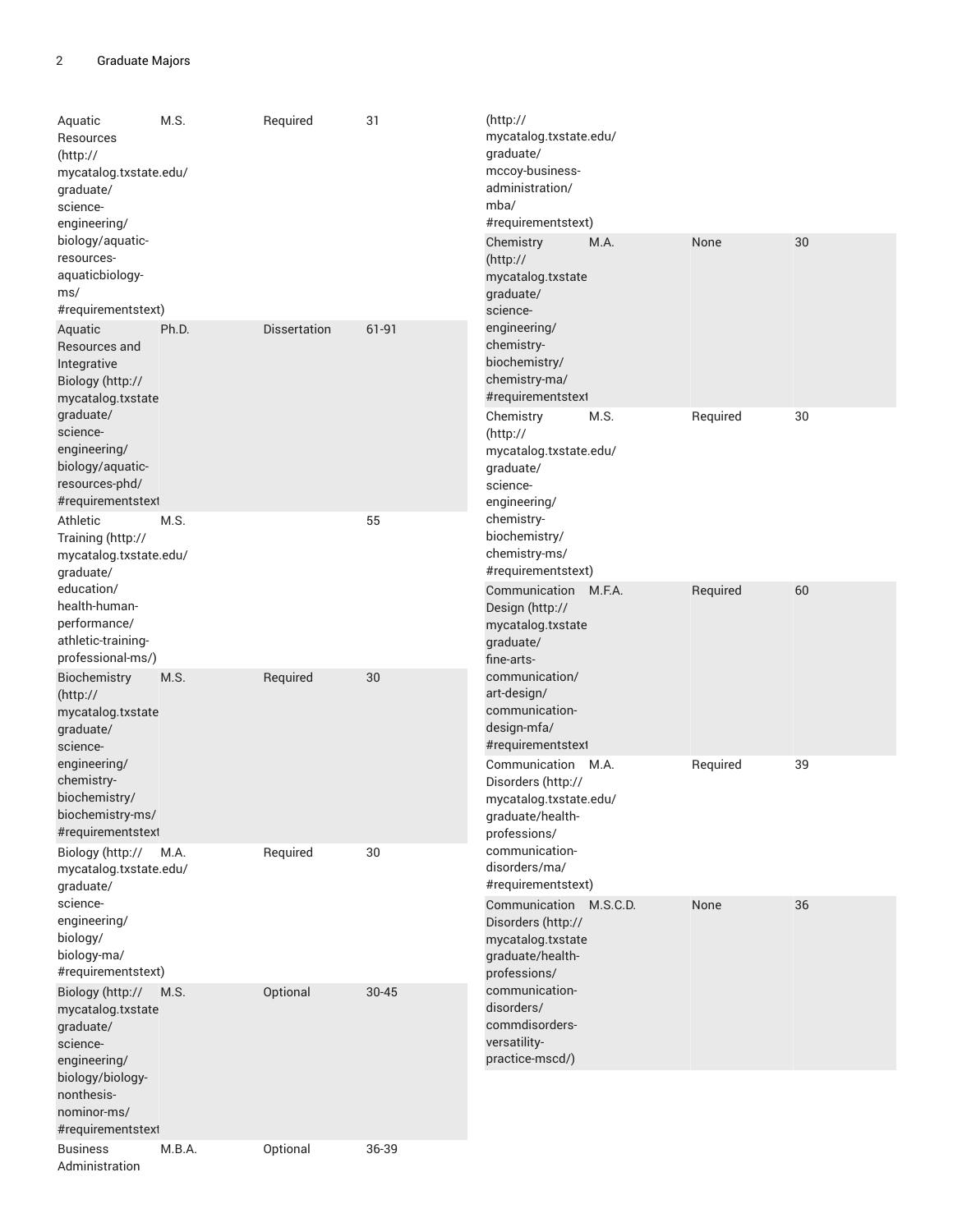| Communication M.A.<br>Studies (http://<br>mycatalog.txstate.edu/                                                                                                                            |          | Optional     | 30-36 | justice-executive-<br>nonthesis-mscj/<br>#requirementstext)                                                                                                                                            |                                           |                      |          |    |
|---------------------------------------------------------------------------------------------------------------------------------------------------------------------------------------------|----------|--------------|-------|--------------------------------------------------------------------------------------------------------------------------------------------------------------------------------------------------------|-------------------------------------------|----------------------|----------|----|
| graduate/<br>fine-arts-<br>communication/<br>commstudies-<br>nonthesis-<br>nominor-ma/)                                                                                                     |          |              |       | Criminal<br>Justice (http://<br>mycatalog.txstate<br>graduate/applied-<br>arts/criminal-<br>justice/phd/                                                                                               | Ph.D.                                     | Dissertation         | 51       |    |
| Computer<br>Science (http://<br>mycatalog.txstate<br>qraduate/<br>science-<br>engineering/<br>computer/ma/<br>#requirementstext                                                             | M.A.     | Optional     | 30-36 | #requirementstext<br>Data Analytics<br>and Information<br>Systems (http://<br>qraduate/<br>mccoy-business-                                                                                             | mycatalog.txstate.edu/<br>administration/ | M.S.                 | Optional | 30 |
| Computer<br>Science (http://<br>mycatalog.txstate.edu/<br>graduate/<br>science-<br>engineering/<br>computer/ms/                                                                             | M.S.     | Optional     | 30-36 | computer-<br>information-<br>systems-<br>quantitative-<br>methods/data-<br>analytics-info-<br>systems-ms/)                                                                                             |                                           |                      |          |    |
| #requirementstext)<br>Computer<br>Science (http://<br>mycatalog.txstate<br>graduate/<br>science-<br>engineering/<br>computer/<br>computerscience-<br>infomang-<br>enteringmasters-<br>phd/) | Ph.D.    | Dissertation | 54    | Dementia<br>and Aging<br>Studies (http://<br>mycatalog.txstate<br>graduate/liberal-<br>arts/sociology/<br>dementia-<br>aging-studies-<br>dementiaandlongt<br>ms/<br>#requirementstext<br>Developmental | M.S.<br>M.A.                              | Optional<br>Optional | 33<br>36 |    |
| Construction<br>Management<br>(http://<br>mycatalog.txstate.edu/<br>graduate/<br>science-<br>engineering/<br>technology/<br>construction-<br>management-                                    | M.S.     | Optional     | 30    | Education (http://<br>mycatalog.txstate.edu/<br>graduate/<br>education/<br>curriculum-<br>instruction/<br>developmental-<br>education-<br>devmath-ma/)<br>Developmental                                | Ed.D.                                     | Dissertation         | 66       |    |
| thesis-ms/)<br>Creative<br>Writing (http://<br>mycatalog.txstate<br>graduate/liberal-<br>arts/english/<br>creative-writing-<br>fiction-mfa/<br>#requirementstext                            | M.F.A.   | Required     | 48    | Education (http://<br>mycatalog.txstate<br>graduate/<br>education/<br>curriculum-<br>instruction/<br>developmental-<br>education-<br>devliteracy-edd/)                                                 |                                           |                      |          |    |
| Criminal<br>Justice (http://<br>mycatalog.txstate.edu/<br>graduate/applied-<br>arts/criminal-                                                                                               | M.S.C.J. | Optional     | 30    |                                                                                                                                                                                                        |                                           |                      |          |    |

justice/criminal-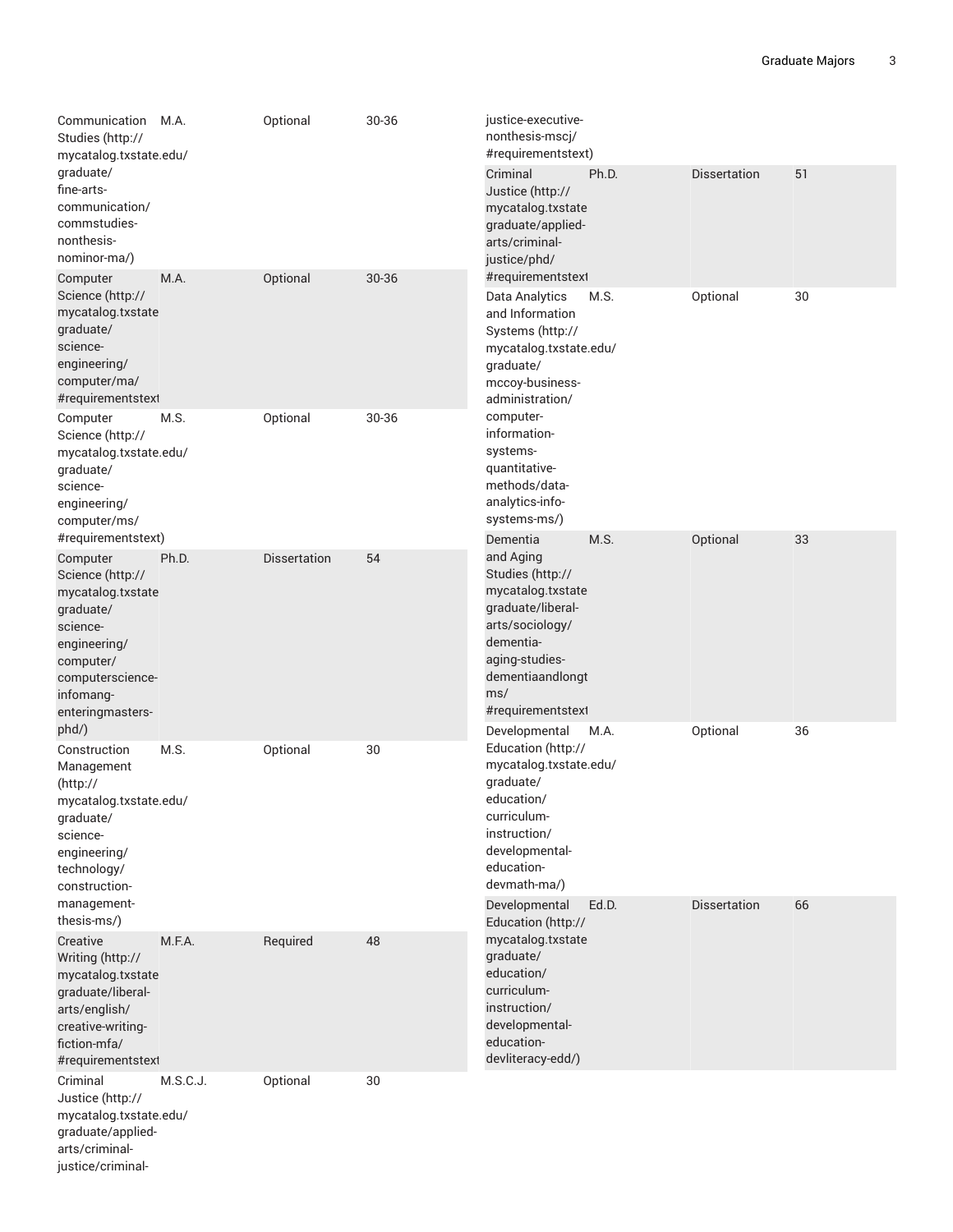| Developmental<br>Education (http://<br>mycatalog.txstate.edu/<br>graduate/<br>education/<br>curriculum-<br>instruction/<br>developmental-<br>education-<br>devliteracy-phd/)                                      | Ph.D.         | Dissertation     | 66          | Elementary<br>Education (http://<br>mycatalog.txstate<br>graduate/<br>education/<br>curriculum-<br>instruction/<br>elementary-<br>education-med/<br>#requirementstext                                                               | M.Ed. | None     | 36 |
|-------------------------------------------------------------------------------------------------------------------------------------------------------------------------------------------------------------------|---------------|------------------|-------------|-------------------------------------------------------------------------------------------------------------------------------------------------------------------------------------------------------------------------------------|-------|----------|----|
| Educational<br>Leadership<br>(htp://<br>mycatalog.txstate<br>graduate/<br>education/<br>counseling-<br>leadership-<br>adult-school-<br>psychology/<br>educational-<br>leadership-ma/<br>#requirementstext         | M.A.          | None             | 36          | Elementary<br>Education<br>Bilingual/<br>Bicultural (http://<br>mycatalog.txstate.edu/<br>graduate/<br>education/<br>curriculum-<br>instruction/<br>elementary-<br>education-<br>bilingual-<br>bicultural-ma/<br>#requirementstext) | M.A.  | Required | 30 |
| Educational<br>Leadership<br>(http://<br>mycatalog.txstate.edu/<br>qraduate/<br>education/<br>counseling-<br>leadership-<br>adult-school-<br>psychology/<br>educational-<br>leadership-med/<br>#requirementstext) | M.Ed.         | None             | 36          | Elementary<br>Education<br>Bilingual/<br>Bicultural (http://<br>mycatalog.txstate<br>graduate/<br>education/<br>curriculum-<br>instruction/<br>elementary-<br>education-<br>bilingual-<br>bicultural-med/                           | M.Ed. | None     | 36 |
| Educational<br>Technology<br>(http://<br>mycatalog.txstate<br>graduate/<br>education/<br>curriculum-<br>instruction/<br>educational-<br>technology-med/<br>#requirementstext<br>Elementary                        | M.Ed.<br>M.A. | None<br>Required | 36<br>30-36 | #requirementstext<br>Engineering<br>(http://<br>mycatalog.txstate.edu/<br>graduate/<br>science-<br>engineering/<br>ingram-school/<br>engineering-<br>electrical-<br>project-ms/                                                     | M.S.  | Optional | 31 |
| Education (http://<br>mycatalog.txstate.edu/<br>graduate/<br>education/<br>curriculum-<br>instruction/<br>elementary-<br>education-ma/<br>#requirementstext)                                                      |               |                  |             | #requirementstext)<br>Engineering<br>Management<br>(http://<br>mycatalog.txstate<br>graduate/<br>science-<br>engineering/<br>technology/<br>techmanagement-<br>industrial-<br>nonthesis-ms/)                                        | M.S.  | Optional | 36 |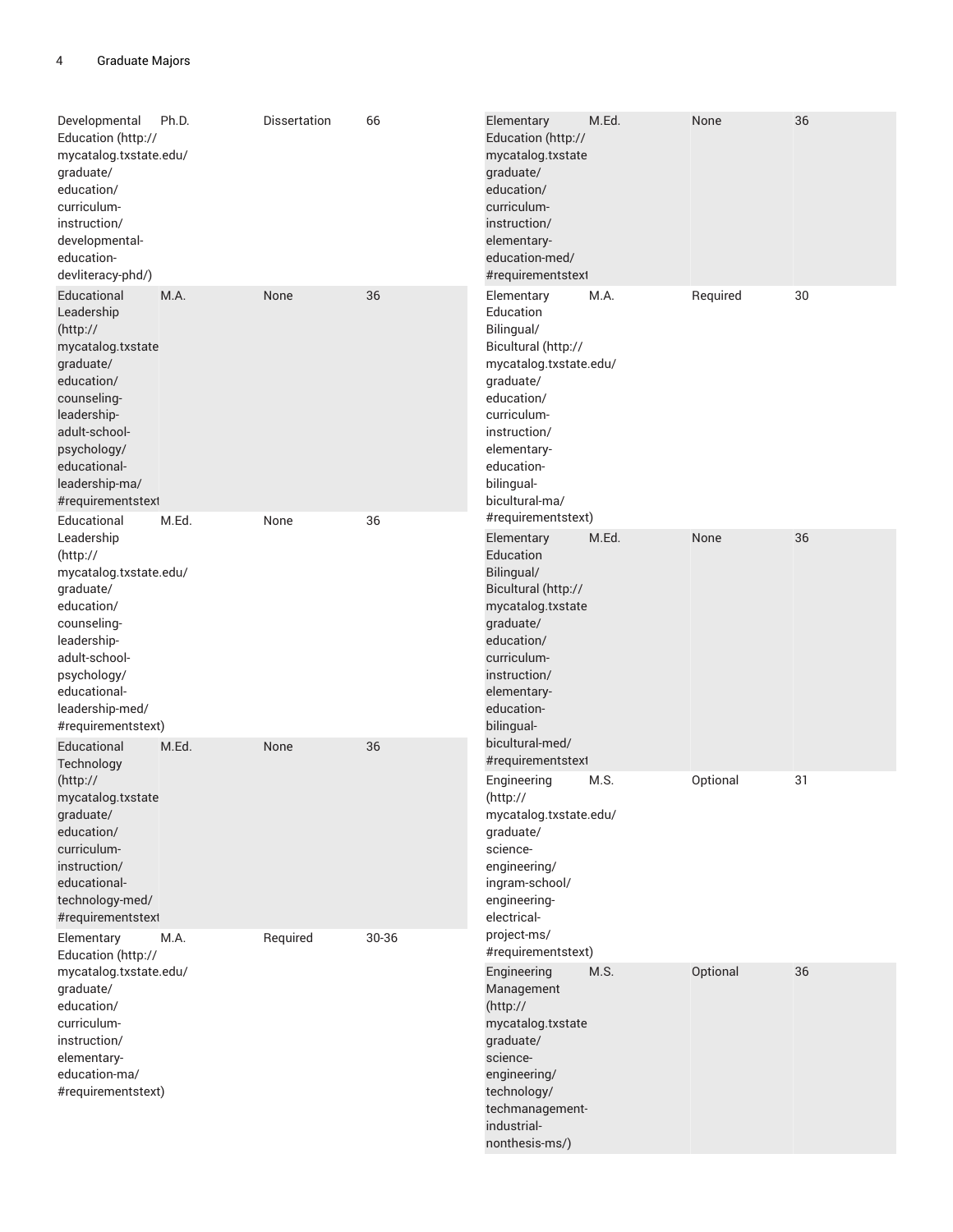| Exercise<br>Science (http://<br>mycatalog.txstate.edu/<br>graduate/<br>education/<br>health-human-<br>performance/<br>exercise-                                                        | M.S.     | Optional     | 36 | Geography<br>(htp://<br>mycatalog.txstate.edu/<br>qraduate/<br>liberal-arts/<br>geography/ms/<br>#requirementstext)<br>Geography                                           | M.S.<br>Ph.D. | Required<br>Dissertation | 30<br>46 |
|----------------------------------------------------------------------------------------------------------------------------------------------------------------------------------------|----------|--------------|----|----------------------------------------------------------------------------------------------------------------------------------------------------------------------------|---------------|--------------------------|----------|
| science-ms/<br>#requirementstext)<br><b>Family Nurse</b><br>Practitioner<br>(http://<br>mycatalog.txstate                                                                              | M.S.N.   | None         | 48 | (http://<br>mycatalog.txstate<br>graduate/liberal-<br>arts/geography/<br>geo-phd/<br>#requirementstext                                                                     |               |                          |          |
| graduate/health-<br>professions/st-<br>davids-nursing/<br>family-nurse-<br>practitioner-msn/<br>#requirementstext                                                                      |          |              |    | Geography<br>Resource and<br>Environmental<br>Studies (http://<br>mycatalog.txstate.edu/<br>graduate/liberal-                                                              | M.A.Geo.      | None                     | 33       |
| Geographic<br>Education (http://<br>mycatalog.txstate.edu/<br>graduate/liberal-<br>arts/geography/                                                                                     | Ph.D.    | Dissertation | 46 | arts/geography/<br>resource-<br>environmental-<br>studies-mageo/<br>#requirementstext)                                                                                     |               |                          |          |
| geographic-<br>education-phd/<br>#requirementstext)                                                                                                                                    |          |              |    | Healthcare<br>Administration<br>(http://                                                                                                                                   | M.H.A.        | Optional                 | 49       |
| Geographic<br>Information<br>Science (http://<br>mycatalog.txstate<br>graduate/liberal-<br>arts/geography/                                                                             | Ph.D.    | Dissertation | 46 | mycatalog.txstate<br>graduate/health-<br>professions/<br>administration/<br>mha/<br>#requirementstext                                                                      |               |                          |          |
| geographic-<br>information-<br>science-phd/<br>#requirementstext                                                                                                                       |          |              |    | Health<br>Information<br>Management<br>(htp://                                                                                                                             | M.H.I.M.      | Optional                 | 36       |
| Geographic<br>Information<br>Science (http://<br>mycatalog.txstate.edu/<br>graduate/liberal-<br>arts/geography/<br>geographic-<br>information-<br>science-mageo/<br>#requirementstext) | M.A.Geo. | None         | 33 | mycatalog.txstate.edu/<br>qraduate/health-<br>professions/<br>information-<br>management/<br>masters-health-<br>information-<br>management-<br>mhim/<br>#requirementstext) |               |                          |          |
| Geography<br>(htp://<br>mycatalog.txstate<br>graduate/liberal-<br>arts/geography/<br>mageo/<br>#requirementstext                                                                       | M.A.Geo. | None         | 33 | History (http://<br>mycatalog.txstate<br>graduate/<br>liberal-arts/<br>history/history-<br>nonthesis-<br>nominor-ma/)                                                      | M.A.          | Optional                 | 33-39    |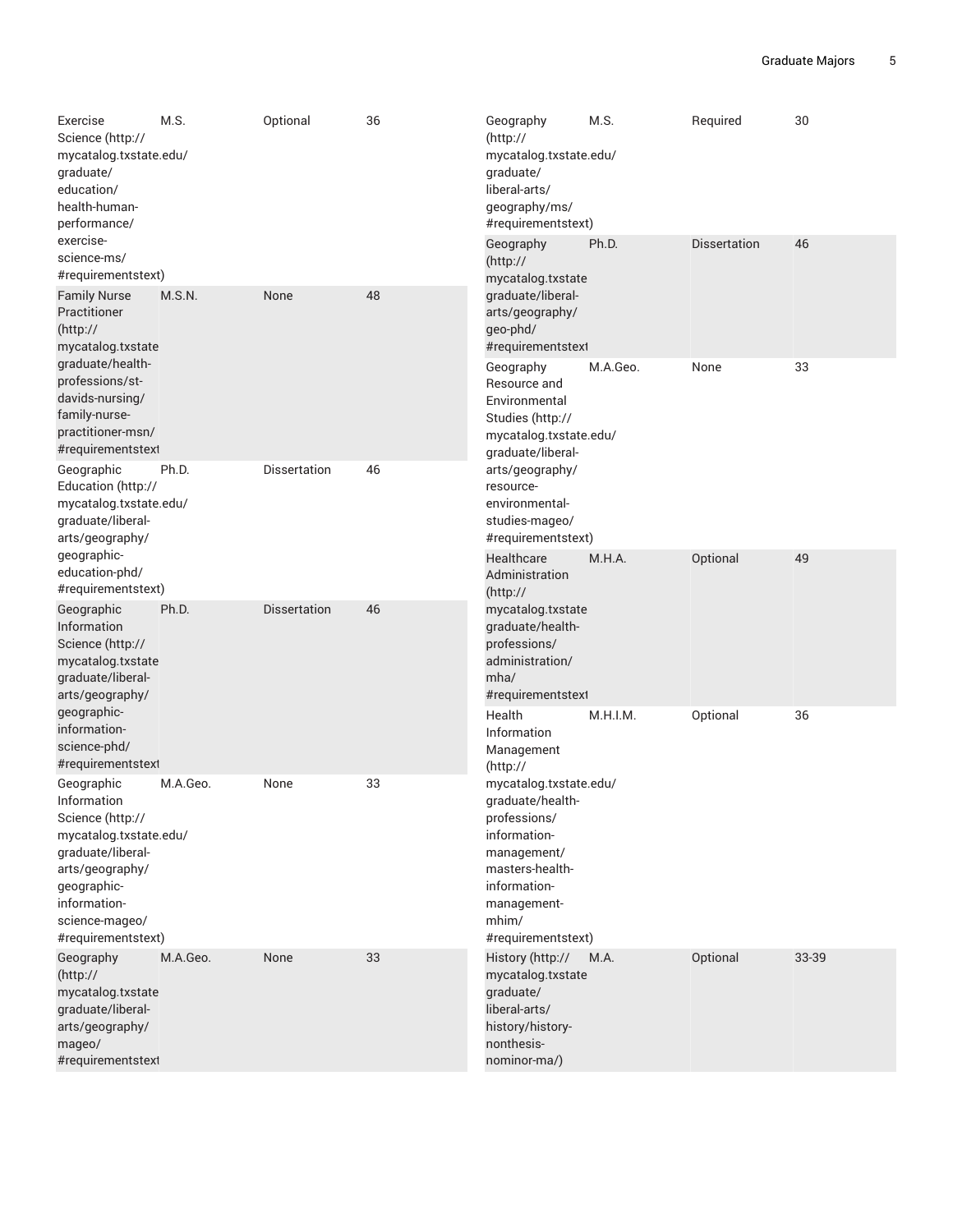| Human<br>Development<br>and Family<br>Sciences (http://<br>mycatalog.txstate.edu/<br>graduate/applied-<br>arts/family-<br>consumer-<br>sciences/              | M.S.     | Optional | 37    | Interdisciplinary M.S.I.S.<br>Studies (http://<br>mycatalog.txstate<br>graduate/<br>applied-arts/<br>organization-<br>workforce-<br>leadership-<br>studies/msis/) |        | Optional | 39    |
|---------------------------------------------------------------------------------------------------------------------------------------------------------------|----------|----------|-------|-------------------------------------------------------------------------------------------------------------------------------------------------------------------|--------|----------|-------|
| human-dev-<br>family-sciences-<br>childlifespecialist-<br>nonthesis-ms/)                                                                                      |          |          |       | International<br>Studies (http://<br>mycatalog.txstate.edu/<br>qraduate/liberal-                                                                                  | M.A.   | Optional | 30-36 |
| Human<br>Nutrition (http://<br>mycatalog.txstate<br>graduate/applied-                                                                                         | M.S.     | Optional | 33-39 | arts/center-<br>international-<br>studies/ma/<br>#requirementstext)                                                                                               |        |          |       |
| arts/family-<br>consumer-<br>sciences/<br>human-nutrition-<br>nonthesis-ms/<br>#requirementstext                                                              |          |          |       | Leadership and<br>Administration in<br>Nursing (http://<br>mycatalog.txstate<br>graduate/health-<br>professions/st-                                               | M.S.N. | None     | 36    |
| Human Resource M.S.<br>Management<br>(http://<br>mycatalog.txstate.edu/                                                                                       |          | None     | 30    | davids-nursing/<br>leadershipandadm<br>msn/<br>#requirementstext                                                                                                  |        |          |       |
| graduate/<br>mccoy-business-<br>administration/<br>management/<br>human-<br>resource-ms/<br>#requirementstext)                                                |          |          |       | Legal Studies<br>(http://<br>mycatalog.txstate.edu/<br>graduate/liberal-<br>arts/political-<br>science/legal-<br>studies-ma/                                      | M.A.   | None     | 36    |
| Integrated<br>Agricultural<br>Sciences (http://<br>mycatalog.txstate<br>qraduate/<br>applied-arts/<br>agriculturalscienc                                      | M.S.     | Optional | 36    | #requirementstext)<br>Literature (http:// M.A.<br>mycatalog.txstate<br>graduate/liberal-<br>arts/english/<br>literature-ma/<br>#requirementstext                  |        | Optional | 30-36 |
| integrated-<br>agsciences-<br>nonthesis-ms/)                                                                                                                  |          |          |       | Management<br>of Technical<br>Education (http://                                                                                                                  | M.Ed.  | None     | 36    |
| Interdisciplinary<br>Studies (http://<br>mycatalog.txstate.edu/<br>graduate/<br>applied-arts/<br>organization-<br>workforce-<br>leadership-<br>studies/mais/) | M.A.I.S. | Optional | 39    | mycatalog.txstate.edu/<br>graduate/<br>applied-arts/<br>organization-<br>workforce-<br>leadership-<br>studies/<br>management-<br>technical-<br>education-med/)    |        |          |       |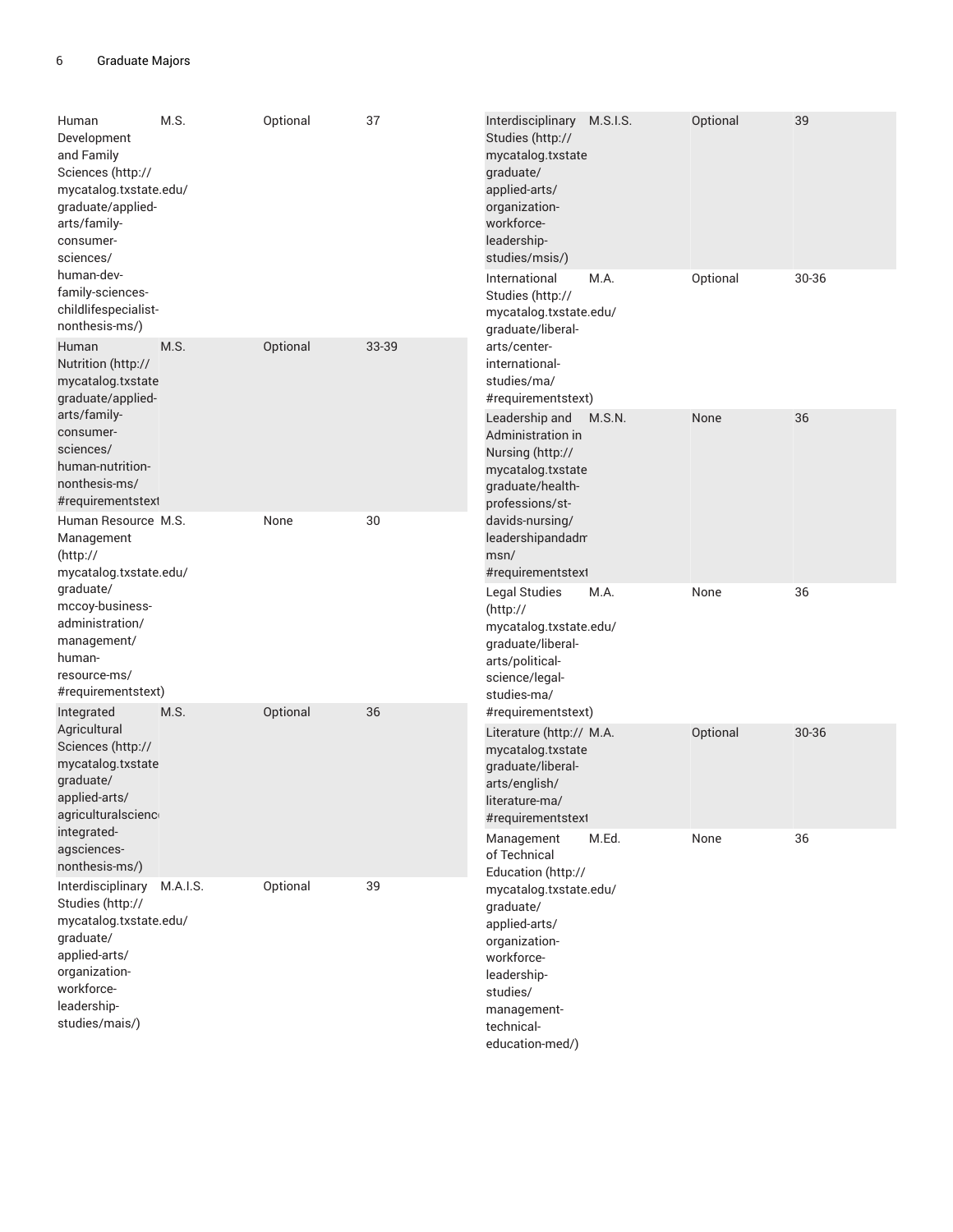| Marketing<br>Research and<br>Analysis (http://<br>mycatalog.txstate<br>graduate/<br>mccoy-business-<br>administration/<br>marketing/<br>marketing-<br>research-             | M.S.  | Optional     | 30    | Mathematics<br>Education (http://<br>mycatalog.txstate.edu/<br>qraduate/<br>science-<br>engineering/<br>mathematics/<br>education-phd/<br>#requirementstext)<br>Merchandising                        | Ph.D.<br>M.S. | Dissertation<br>Optional | 78<br>36-39 |
|-----------------------------------------------------------------------------------------------------------------------------------------------------------------------------|-------|--------------|-------|------------------------------------------------------------------------------------------------------------------------------------------------------------------------------------------------------|---------------|--------------------------|-------------|
| analysis-ms/)<br>Mass<br>Communication<br>(http://<br>mycatalog.txstate.edu/<br>qraduate/<br>fine-arts-<br>communication/<br>journalism-<br>mass/mass-<br>communication-    | M.A.  | Optional     | 33-36 | and Consumer<br>Studies (http://<br>mycatalog.txstate<br>graduate/applied-<br>arts/family-<br>consumer-<br>sciences/<br>merchandising-<br>consumer-<br>studies-ms/<br>#requirementstext              |               |                          |             |
| ma/<br>#requirementstext)<br><b>Materials</b><br>Science,<br>Engineering, and<br>Commercializatior<br>(htp://<br>mycatalog.txstate<br>graduate/<br>science-<br>engineering/ | Ph.D. | Dissertation | 55    | Middle School<br><b>Mathematics</b><br>Teaching (http://<br>mycatalog.txstate.edu/<br>graduate/<br>science-<br>engineering/<br>mathematics/<br>middle-school-<br>teaching-med/<br>#requirementstext) | M.Ed.         | None                     | 36          |
| materials-<br>commercializatior<br>phd/<br>#requirementstext<br><b>Mathematics</b><br>(htp://<br>mycatalog.txstate.edu/<br>graduate/<br>science-                            | M.S.  | Optional     | 30-36 | Music (http://<br>mycatalog.txstate<br>graduate/<br>fine-arts-<br>communication/<br>music/music-<br>choralconducting-<br>mm/<br>#requirementstext                                                    | M.M.          | Optional                 | 36          |
| engineering/<br>mathematics/<br>mathematics-<br>nonthesis-<br>nominor-ms/<br>#requirementstext)<br><b>Mathematics</b>                                                       | M.Ed. | None         | 36    | Music Education M.M.<br>(http://<br>mycatalog.txstate.edu/<br>graduate/<br>fine-arts-<br>communication/<br>music/education-                                                                          |               | None                     | 36          |
| (http://<br>mycatalog.txstate<br>graduate/<br>science-<br>engineering/<br>mathematics/<br>med/<br>#requirementstext                                                         |       |              |       | choral-mm/<br>#requirementstext)<br>Physical<br>Therapy (http://<br>mycatalog.txstate<br>graduate/health-<br>professions/<br>physical-<br>therapy/dpt/<br>#requirementstext                          | D.P.T.        | None                     | 99          |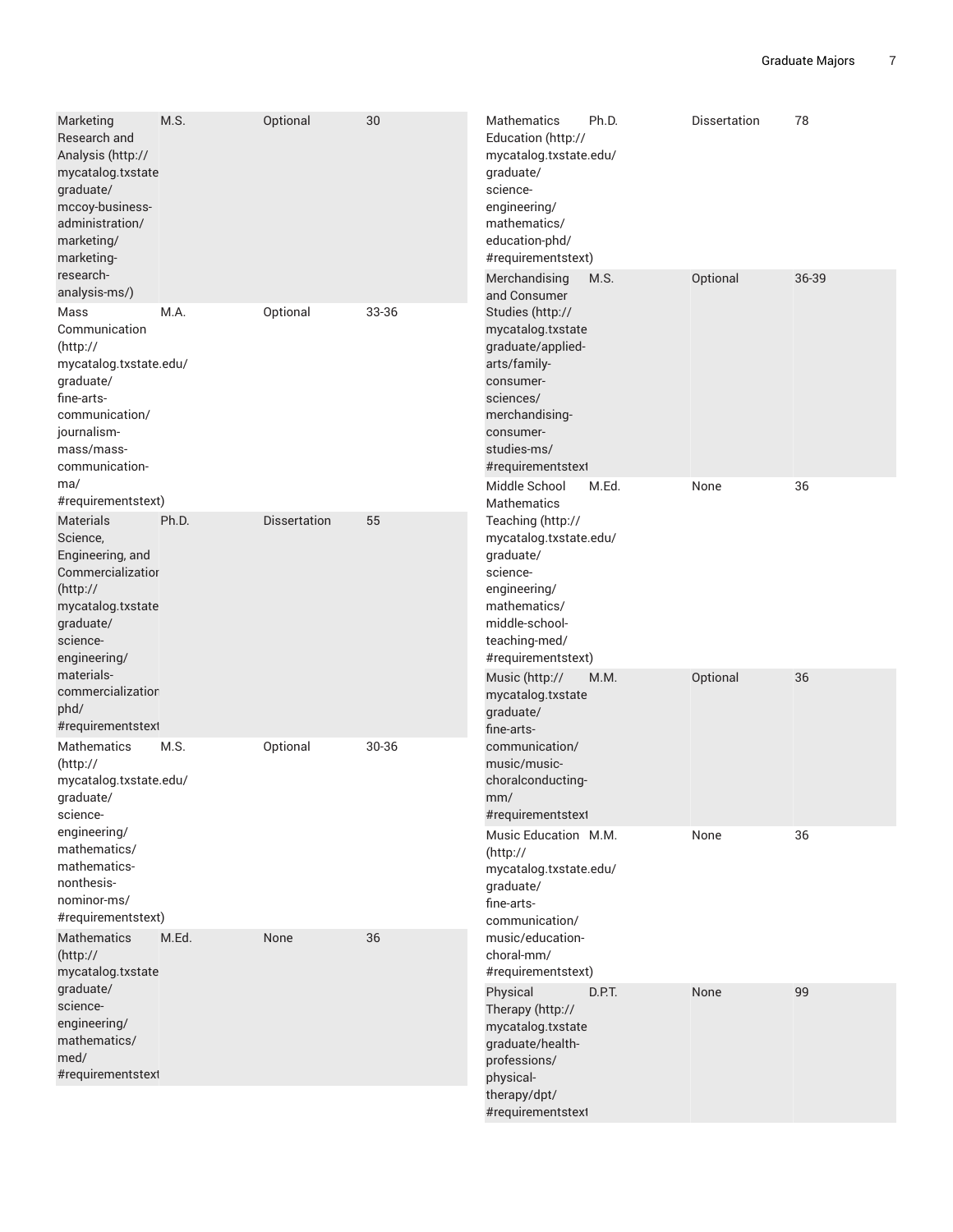| Physics (http:// M.S.<br>mycatalog.txstate.edu/<br>graduate/<br>science-<br>engineering/<br>physics/physics-<br>nonthesis-<br>nominor-ms/                                                                                                    |        | Optional | 30-36 | Psychological<br>Research (http://<br>mycatalog.txstate<br>graduate/liberal-<br>arts/psychology/<br>psychological-<br>research-ma/<br>#requirementstext                                                                   | M.A.   | Optional | 38 |
|----------------------------------------------------------------------------------------------------------------------------------------------------------------------------------------------------------------------------------------------|--------|----------|-------|---------------------------------------------------------------------------------------------------------------------------------------------------------------------------------------------------------------------------|--------|----------|----|
| #requirementstext)<br>Political<br>Science (http://<br>mycatalog.txstate<br>graduate/<br>liberal-arts/<br>political-science/<br>politicalscience-<br>nonthesis-ma/<br>#requirementstext                                                      | M.A.   | Optional | 33-36 | Public<br>Administration<br>(htp://<br>mycatalog.txstate.edu/<br>graduate/liberal-<br>arts/political-<br>science/public-<br>administration-<br>mpa/<br>#requirementstext)                                                 | M.P.A. | None     | 39 |
| Population and<br>Conservation<br>Biology (http://<br>mycatalog.txstate.edu/<br>graduate/<br>science-<br>engineering/<br>biology/<br>population-<br>conservation-ms/<br>#requirementstext)                                                   | M.S.   | Required | 30    | <b>Public Health</b><br><b>Education</b> and<br>Promotion<br>(htp://<br>mycatalog.txstate<br>graduate/<br>education/<br>health-human-<br>performance/<br>public-healthed-<br>promo-nonthesis-                             | M.S.   | Optional | 36 |
| Professional<br>Counseling<br>(htp://<br>mycatalog.txstate<br>graduate/<br>education/<br>counseling-<br>leadership-<br>adult-school-<br>psychology/<br>professional-<br>counseling-<br>clinicalmental-<br>nonthesis-ma/<br>#requirementstext | M.A.   | Optional | 48-66 | ms/<br>Quantitative<br>Finance and<br>Economics<br>(http://<br>mycatalog.txstate.edu/<br>graduate/<br>mccoy-business-<br>administration/<br>finance-<br>economics/<br>quantitative-<br>finance-<br>economics-<br>thesis/) | M.S.   | Optional | 30 |
| Psychiatric<br>Mental<br><b>Health Nurse</b><br>Practitioner<br>(http://<br>mycatalog.txstate.edu/<br>graduate/health-<br>professions/st-<br>davids-nursing/<br>psychiatricmentalhealth-<br>msn/)                                            | M.S.N. | None     | 40    | Reading<br>Education (http://<br>mycatalog.txstate<br>graduate/<br>education/<br>curriculum-<br>instruction/<br>reading-<br>education-med/<br>#requirementstext                                                           | M.Ed.  | None     | 36 |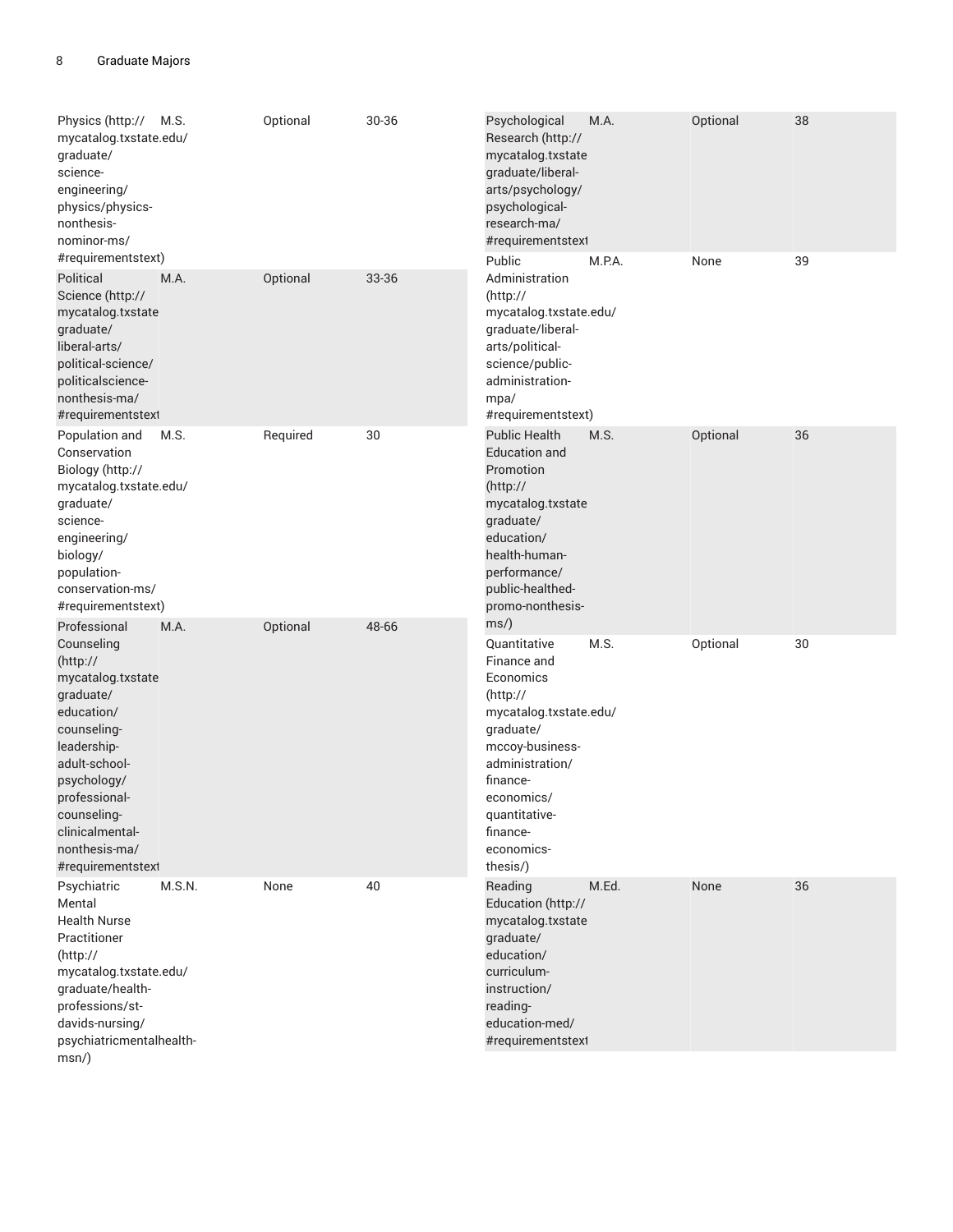| Recreation<br>Management<br>(http://<br>mycatalog.txstate.edu/<br>qraduate/<br>education/<br>health-human-<br>performance/<br>recreation-<br>management-                      | M.S.R.L.S. | Optional     | 30-36 | Secondary<br>Education (http://<br>mycatalog.txstate<br>graduate/<br>education/<br>curriculum-<br>instruction/<br>secondary-<br>education-ma/<br>#requirementstext                                                                                  | M.A.  | Required | 30    |
|-------------------------------------------------------------------------------------------------------------------------------------------------------------------------------|------------|--------------|-------|-----------------------------------------------------------------------------------------------------------------------------------------------------------------------------------------------------------------------------------------------------|-------|----------|-------|
| msrls/<br>#requirementstext)                                                                                                                                                  |            |              |       | Secondary<br>Education (http://                                                                                                                                                                                                                     | M.Ed. | None     | 36-39 |
| Respiratory<br>Care (http://<br>mycatalog.txstate<br>graduate/health-<br>professions/<br>respiratory-care/<br>respiratorycare-<br>leadership-msrc/                            | M.S.R.C.   | None         | 36    | mycatalog.txstate.edu/<br>qraduate/<br>education/<br>curriculum-<br>instruction/<br>secondary-<br>education-med/<br>#requirementstext)                                                                                                              |       |          |       |
| #requirementstext                                                                                                                                                             |            |              |       | Sociology (http:// M.A.                                                                                                                                                                                                                             |       | Optional | 37    |
| Rhetoric and<br>Composition<br>(htp://<br>mycatalog.txstate.edu/<br>graduate/                                                                                                 | M.A.       | Optional     | 33    | mycatalog.txstate<br>graduate/<br>liberal-arts/<br>sociology/ma/<br>#requirementstext                                                                                                                                                               |       |          |       |
| liberal-arts/<br>english/rhetoric-<br>composition-ma/<br>#requirementstext)                                                                                                   |            |              |       | Spanish (http:// M.A.<br>mycatalog.txstate.edu/<br>graduate/liberal-<br>arts/world-                                                                                                                                                                 |       | Optional | 33-36 |
| School<br>Improvement<br>(htp://<br>mycatalog.txstate                                                                                                                         | Ph.D.      | Dissertation | 63    | languages-<br>literatures/<br>spanish-33nonthesis-<br>$ma$ )                                                                                                                                                                                        |       |          |       |
| graduate/<br>education/<br>counseling-<br>leadership-<br>adult-school-<br>psychology/<br>education-<br>school-<br>improvement-<br>phd/<br>#requirementstext                   |            |              |       | Special<br>Education (http://<br>mycatalog.txstate<br>qraduate/<br>education/<br>curriculum-<br>instruction/<br>special-<br>education-<br>autism-med/<br>#requirementstext                                                                          | M.Ed. | None     | 36    |
| School<br>Psychology<br>(http://<br>mycatalog.txstate.edu/<br>graduate/<br>education/<br>counseling-<br>leadership-<br>adult-school-<br>psychology/ssp/<br>#requirementstext) | S.S.P.     | None         | 69    | <b>Student Affairs</b><br>in Higher<br>Education (http://<br>mycatalog.txstate.edu/<br>graduate/<br>education/<br>counseling-<br>leadership-<br>adult-school-<br>psychology/<br>student-<br>affairs-higher-<br>education-med/<br>#requirementstext) | M.Ed. | None     | 45    |